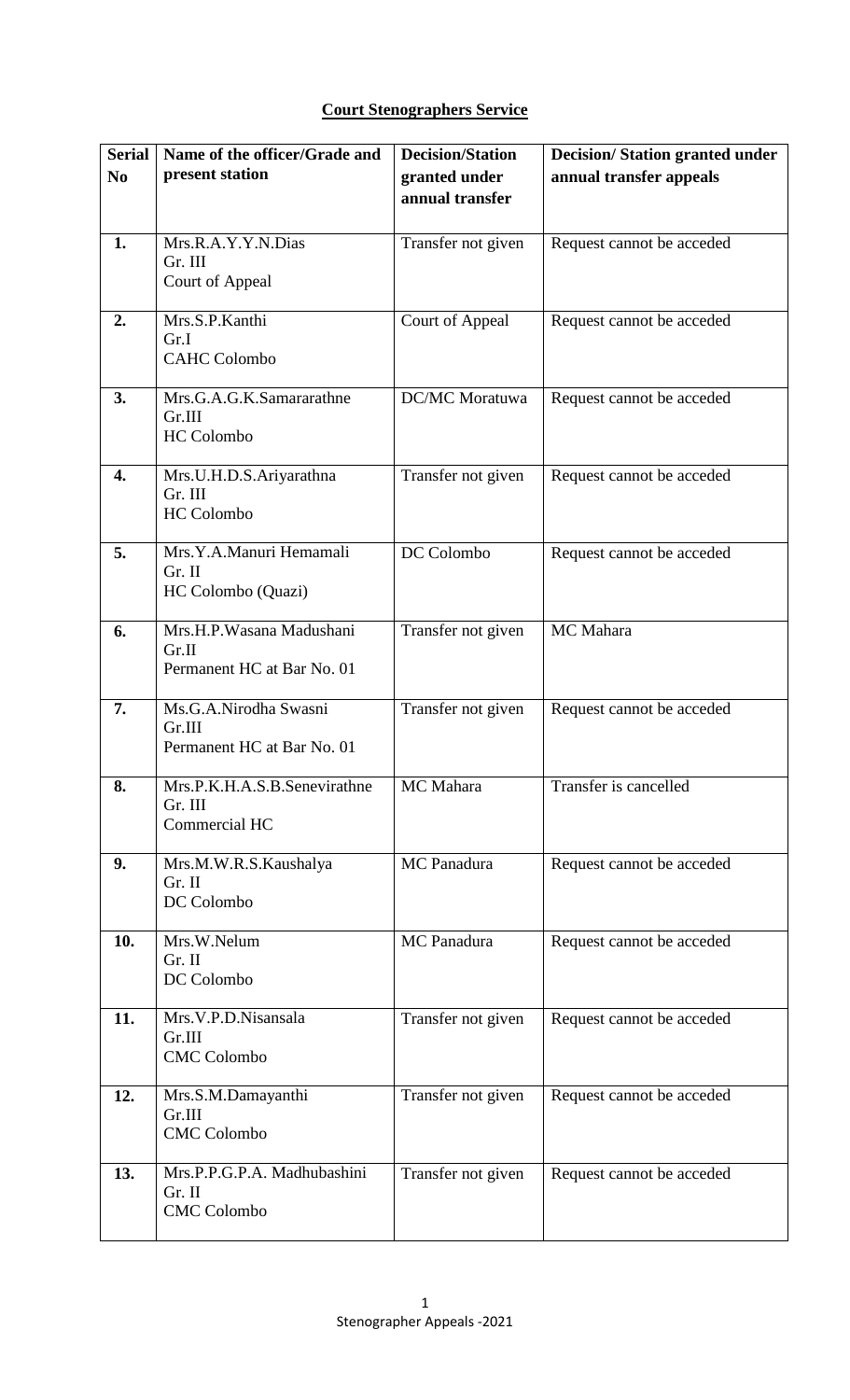| 14. | Mrs.A.G.K.M.A.K. Dasanayake<br>Gr.III<br><b>CMC Colombo</b>                | Transfer not given    | Request cannot be acceded |
|-----|----------------------------------------------------------------------------|-----------------------|---------------------------|
| 15. | Mrs.H.L.Ayanthi Iresha<br>Gr. III<br><b>CMC Colombo</b>                    | Transfer not given    | Request cannot be acceded |
| 16. | Mrs.H.K.K.T.Ishara Fiyuri<br>Gr. II<br><b>CMC Colombo</b>                  | DC Elpitiya           | HC/Balapitiya             |
| 17. | Mrs.J.Chanchala Abeyrathna<br>Kodithuwakku<br>Gr. II<br><b>CMC Colombo</b> | <b>DC/MC</b> Moratuwa | Request cannot be acceded |
| 18. | Mrs.Chamika Nadeeshani Perera<br>Gr. II<br><b>CMC</b> Colombo              | MC Panadura           | Request cannot be acceded |
| 19. | Mrs.H.P.V.Ruvina Darshani<br>Gr. III<br><b>CMC</b> Colombo                 | Transfer not given    | Request cannot be acceded |
| 20. | Mrs.Sashika Prabuddi<br>Kodithuwakku<br>Gr. II<br><b>CMC Colombo</b>       | MC Panadura           | Request cannot be acceded |
| 21. | Mrs.A.A.Shyamali<br>Gr.II(English)<br><b>CAHC Mt.Lavinia</b>               | <b>CAHC Colombo</b>   | Request cannot be acceded |
| 22. | Mrs.H.G.Chamari Nisansala<br>Gr. II<br>DC Mt.Lavinia                       | DC Panadura           | DC/MC Tissamaharama       |
| 23. | Mrs.H.K.M.Dhammika<br>Gr.II<br><b>HC</b> Kalutara                          | DC Mt.Lavinia         | Request cannot be acceded |
| 24. | Mrs.Dulanji Sandunika<br>Samararathna<br>Gr. III<br><b>MC</b> Kalutara     | Transfer not given    | Request cannot be acceded |
| 25. | Mr.B.T.I.Chandimal<br>Gr.II<br><b>MC</b> Kalutara                          | Transfer not given    | Request cannot be acceded |
| 26. | Mrs.S.G.Thusharika Sudusinghe<br>Gr. III<br><b>MC</b> Kalutara             | Transfer not given    | Request cannot be acceded |
| 27. | Mrs.M.K.Ayesha Dilrukshi<br>Gr. I<br><b>MC</b> Kalutara                    | DC Horana             | Request cannot be acceded |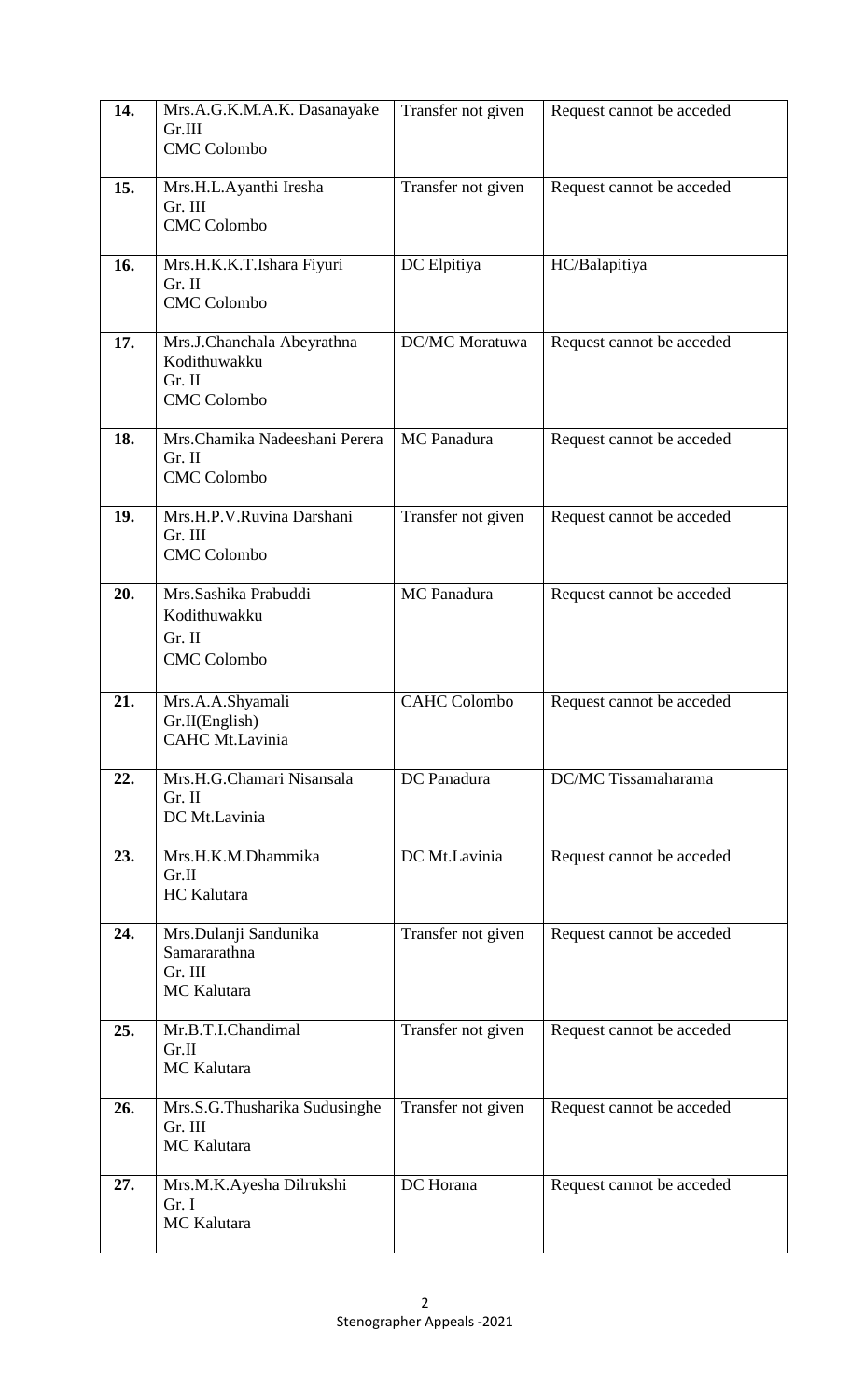| 28. | Mrs.W.H.K.Malweera Arachchi<br>Gr. II<br><b>DC/MC</b> Moratuwa | DC/MC<br>Tissamaharama | HC Embilipitya            |
|-----|----------------------------------------------------------------|------------------------|---------------------------|
| 29. | Mrs.H.W.Chithra Renuka<br>Gr. I<br>DC/MC Moratuwa              | HC Balapitiya          | DC/Elpitiya               |
| 30. | Mrs.S.A.D.Prabodhi<br>Gr. II<br>DC/MC Moratuwa                 | <b>HC</b> Galle        | HC/Embilipitiya           |
| 31. | Mrs.I.Asanthi Wengappuli<br>Gr. II<br>DC Matugama              | Transfer not given     | Request cannot be acceded |
| 32. | Mrs.M.A.R.Nayanangani<br>Kumari<br>Gr. I<br>DC Matugama        | HC Panadura            | Request cannot be acceded |
| 33. | Ms. E.S.T.N.Shyamali<br>Gr. I<br>MC Matugama                   | MC Elpitiya            | Request cannot be acceded |
| 34. | Mrs.K.P.D.T.Gayani<br>Gr. I<br>DC Panadura                     | MC Matugama            | Request cannot be acceded |
| 35. | Mrs.P.Karunaweera<br>Gr. II<br><b>MC</b> Panadura              | <b>CAHC</b> Kalutara   | Request cannot be acceded |
| 36. | Mrs.M.A.Anusha<br>Gr.I<br>HC Gampaha                           | MC Mahara              | Request cannot be acceded |
| 37. | Mrs.R.G.Danushka<br>Gr. III<br>DC Gampaha                      | Transfer not given     | Request cannot be acceded |
| 38. | Mrs.W.M.Wanniarachchi<br>Gr. II<br>DC Gampaha                  | MC Negambo             | Request cannot be acceded |
| 39. | Mrs.D.A.C.Malkanthi<br>Dasanayake<br>Gr.I<br>DC/MC Pugoda      | <b>HC</b> Colombo      | Request cannot be acceded |
| 40. | Mrs.J.P.K.Malkanthi<br>Gr.III<br>MC Negombo                    | Transfer not given     | Request cannot be acceded |
| 41. | Mrs.T.M.E.R.Nadeesha<br>Sandamali<br>Gr.III<br>MC Negombo      | DC Mt.Lavinia          | Request cannot be acceded |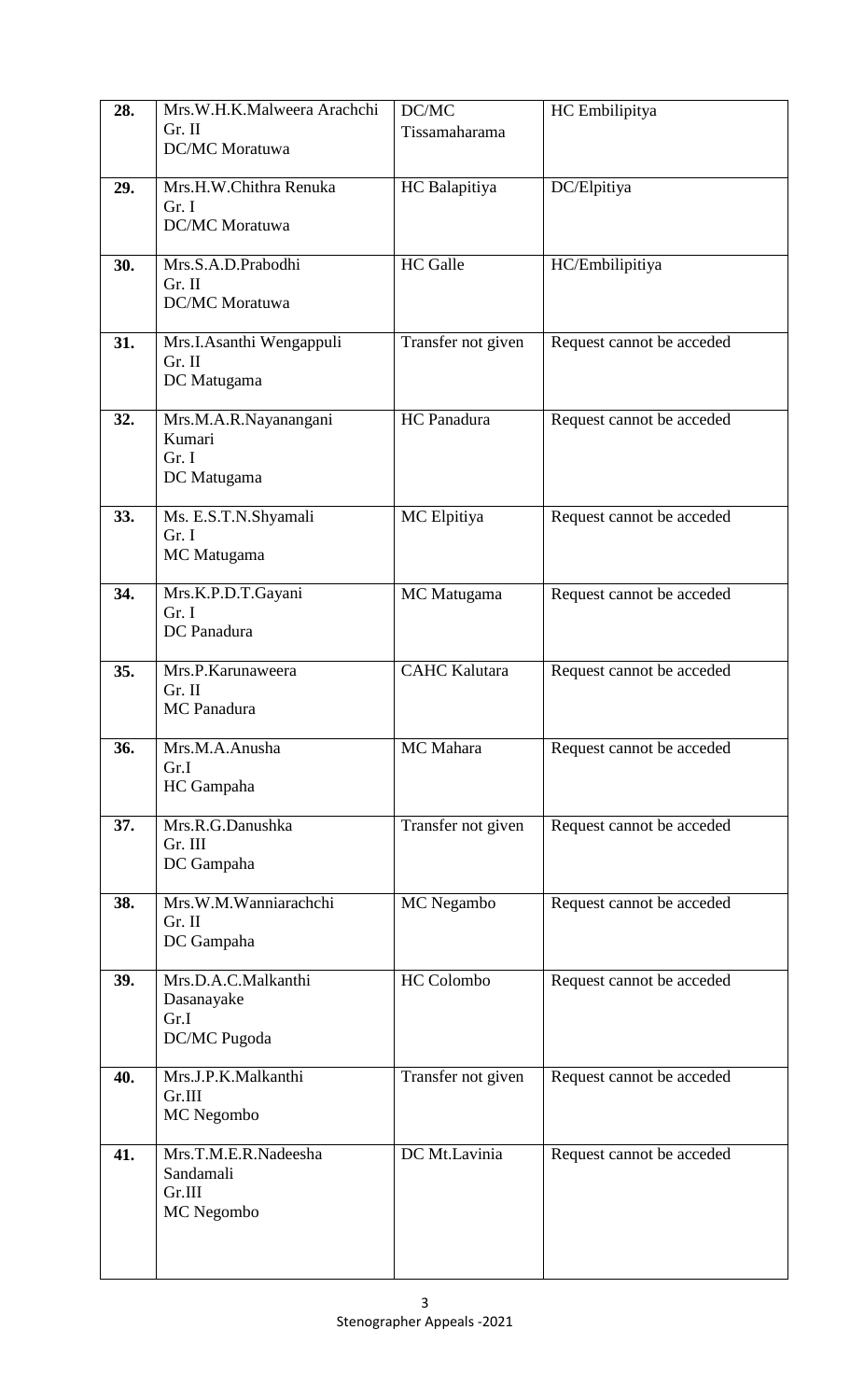| 42. | Mrs.J.L.U.Thilakshi Liyanage,<br>Gr. III<br>MC Negombo                | Transfer not given       | Request cannot be acceded  |
|-----|-----------------------------------------------------------------------|--------------------------|----------------------------|
| 43. | Mrs.J.R.Wayoni Fernando<br>Gr.I<br>MC Negombo                         | DC/MC Marawila           | Request cannot be acceded  |
| 44. | Mrs.H.P.W.D.Dilrukshi<br>Gr. II<br>MC Negombo                         | Transfer not given       | Request cannot be acceded  |
| 45. | Mrs.M.A.Gayani Pamodya<br>Gr. III<br>MC Welisara                      | DC Mt.Lavinia            | Transfer is cancelled      |
| 46. | Mrs.W.I.C.Wijethillake<br>Gr.I<br>DC Awissawella                      | <b>CAHC</b> Ratnapura    | Request cannot be acceded. |
| 47. | Mrs.P.W.C.Hemalatha<br>Gr. I<br>DC Kaduwela                           | Commercial HC<br>Colombo | Request cannot be acceded  |
| 48. | Ms. S.S.D.Senasinghe<br>Gr.I<br>MC Balapitiya                         | MC Kalutara              | Request cannot be acceded  |
| 49. | Ms.B.H.Chamila Samanthi<br>Gr.I<br><b>CAHC</b> Galle                  | MC Mt.Lavinia            | Request cannot be acceded  |
| 50. | Mrs.B.Mahesha Sudeshika<br>Gr. I<br>DC Galle                          | DC Elpitiya              | Request cannot be acceded  |
| 51. | Mrs.P.B.K.S.Priyadarshani<br>Wimalasooriya<br>Gr.I<br>DC/MC Baddegama | DC Galle                 | HC/Galle                   |
| 52. | Mrs.D.P.M.Nirosha<br>Gr. I<br><b>CAHC</b> Matara                      | <b>HC</b> Tangalle       | Request cannot be acceded  |
| 53. | Mrs.N.G.Amali Inosha<br>Gr.I<br>DC Matara                             | Transfer not given       | Request cannot be acceded  |
| 54. | Mrs. K.H.M.T.P.Sujeewa<br>Munaweera<br>Gr. I<br><b>MC</b> Matara      | DC Galle                 | Request cannot be acceded  |
| 55. | Mr.D.V.L.Sanjeewa<br>Gr. II<br>MC Deiyandara                          | HC Colombo               | Request cannot be acceded  |
| 56. | Mrs.C.K.Karasinghe Arachchi<br>Gr. II<br>DC/MC Morawaka               | Transfer not given       | Request cannot be acceded  |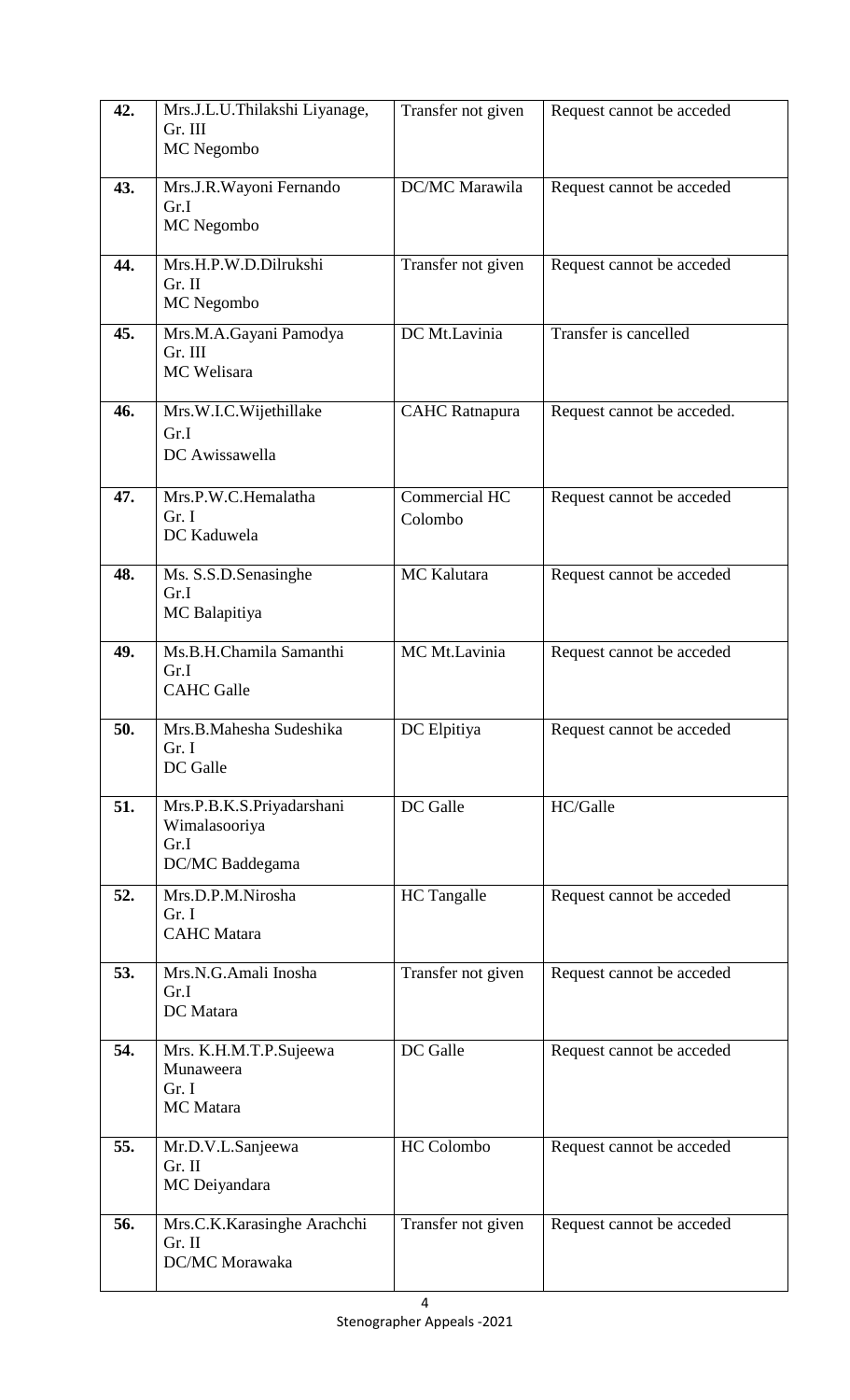| 57. | Mrs.W.S.Kalansooriya<br>Gr. II<br>DC/MC Morawaka                            | <b>HC</b> Galle                | Request cannot be acceded |
|-----|-----------------------------------------------------------------------------|--------------------------------|---------------------------|
| 58. | Mrs.A.G.R.Lakshani<br>Gr.III<br>DC/MC Tissamaharma                          | Transfer not given             | Request cannot be acceded |
| 59. | Mrs.L.H.S.Inesha<br>Gr. I<br><b>HC</b> Tangalle                             | DC/MC Morawaka                 | Request cannot be acceded |
| 60. | Mrs.Nirosha Indrika<br>Samaradiwakara Mohotti<br>Gr. II<br>DC/MC Walasmulla | DC/MC Morawaka                 | Request cannot be acceded |
| 61. | Mrs.Rasanjalee Hewa<br>Gajanayakage<br>Gr. II<br><b>HC</b> Hambantota       | DC Embilipitiya                | Request cannot be acceded |
| 62. | Mrs.M.S.G.Theja Priyakanthi<br>Gr. I<br><b>DC/MC</b> Hambantota             | <b>MC</b><br>Angunukolapelessa | DC/MC Walasmulla          |
| 63. | Mrs.K.U.Wimalasuriya<br>Gr I<br>MC Angunukolapelessa                        | MC Embilipitiya                | Request cannot be acceded |
| 64. | Mrs.T.Chathurika Gunathunga<br>Gr.I<br>DC Kandy                             | DC Colombo                     | Request cannot be acceded |
| 65. | Mrs.G.Apsara Udeshani<br>Gr.III<br><b>MC Kandy</b>                          | <b>CMC</b> Colombo             | Request cannot be acceded |
| 66. | Mrs.H.K.R.Ranasinghe<br>Gr.I<br><b>MC</b> Kandy                             | MC Kegalle                     | Request cannot be acceded |
| 67. | Mrs.M.G.N.Milalgoda<br>Gr. I<br>HC Nuwara Eliya                             | DC/MC Walapane                 | Request cannot be acceded |
| 68. | Mrs.H.D.L.Damayanthi<br>Gr.II<br>DC Nuwara Eliya                            | DC/MC Walapane                 | Request cannot be acceded |
| 69. | Ms.D.Rasanji Weeraratne<br>Gr. III<br>MC Nuwara Eliya                       | <b>CMC</b> Colombo             | Request cannot be acceded |
| 70. | Mrs.J.A.Mudhitha Suranganee<br>Gr. III<br>MC Nuwara Eliya                   | <b>CMC</b> Colombo             | Request cannot be acceded |
| 71. | Mrs.P.M.T.Jatathilake<br>Gr.I<br>DC/MC Walapane                             | MC Nuwara Eliya                | Request cannot be acceded |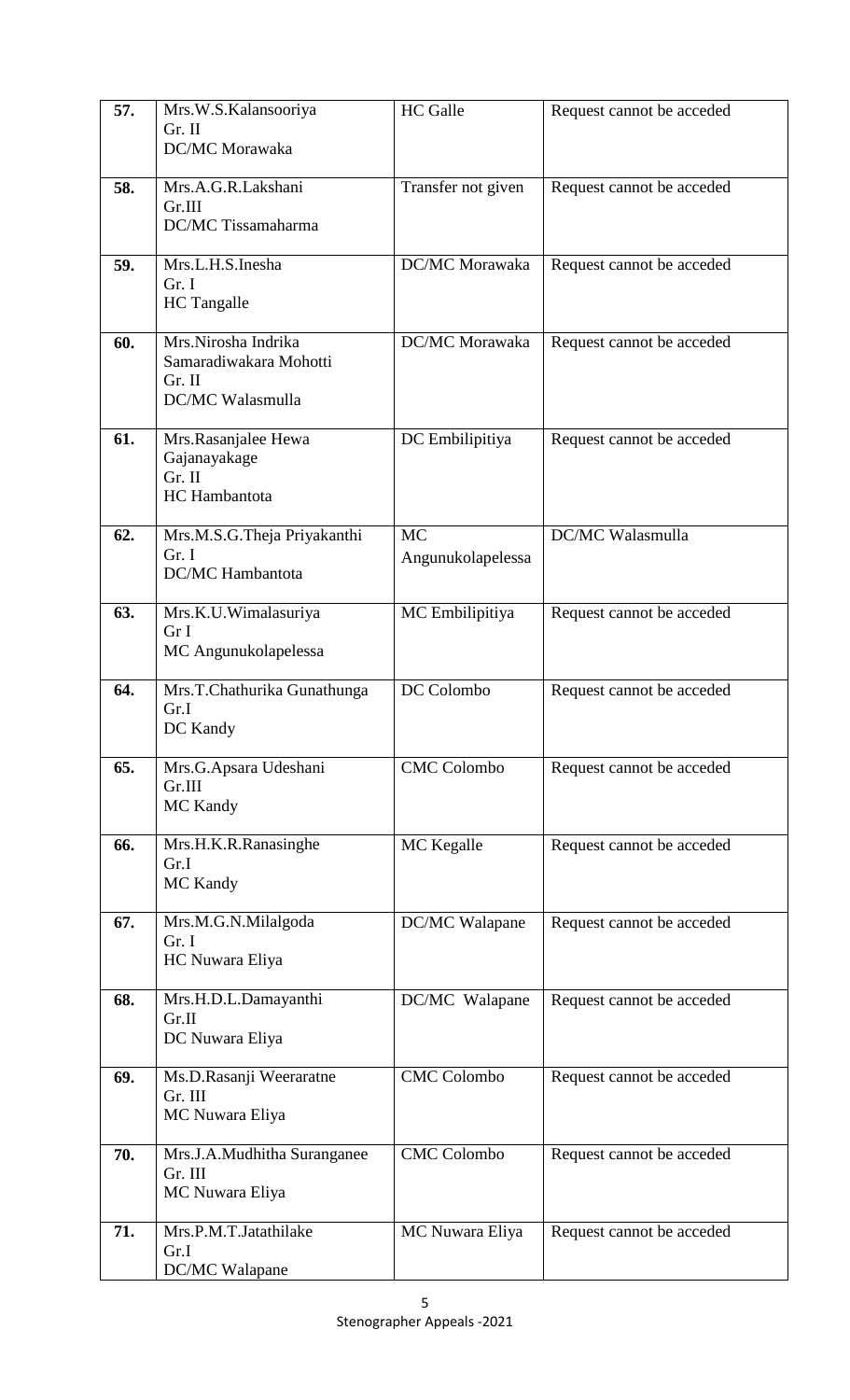| 72. | Mrs.V.C.K.Ranasinghe<br>Gr.I<br>DC/MC Nawalapitiya                      | <b>HC</b> Colombo      | <b>DC/MC</b> Hatton       |
|-----|-------------------------------------------------------------------------|------------------------|---------------------------|
| 73. | Mrs.H.G.S.Manori Nandasena<br>Gr. II<br>MC Naula                        | <b>DC/MC</b> Matale    | Request cannot be acceded |
| 74. | Mrs.H.G.N.Lasanthi Kumari<br>Gr.I<br><b>CAHC</b> Ratnapura              | DC Avissawella         | Request cannot be acceded |
| 75. | Mrs.S.U.Dilhani Jayasinghe<br>Gr.III (English)<br><b>CAHC</b> Ratnapura | <b>CAHC Mt.Lavinia</b> | Request cannot be acceded |
| 76. | Mrs.M.M.Nagasinghe<br>Gr. III<br>HC Ratnapura                           | <b>DC/MC</b> Moratuwa  | Request cannot be acceded |
| 77. | Mrs.P.Maduwanthi Weerakoon<br>Gr. III<br>DC Ratnapura                   | MC Fort - Colombo      | Request cannot be acceded |
| 78. | Mrs.B.Indrawathi Menike<br>MC Ratnapura                                 | HC Avissawella         | Request cannot be acceded |
| 79. | Mrs.H.P.Ridma Krishanthi<br>Gr. II<br>HC Embilipitiya                   | DC/MC<br>Hambantota    | DC/Galle                  |
| 80. | Mrs.S.Nadeesha Dilrukshi<br>Gr.I<br>DC Embilipitiya                     | DC/MC<br>Hambantota    | Request cannot be acceded |
| 81. | Mrs.H.G.Desika Nishanthi<br>Gr.I<br>DC Embilipitiya                     | <b>MC</b> Ratnapura    | Request cannot be acceded |
| 82. | Mrs.B.K.I.Dilanka<br>Gr.II<br>MC Embilipitiya                           | Transfer not given     | Request cannot be acceded |
| 83. | Mrs.W.K.Hasini Nilanga<br>Gr.II<br>MC Embilipitiya                      | HC Ratnapura           | Request cannot be acceded |
| 84. | Mrs.A.H.Hasintha Warunika<br>Gr. II<br>MC Embilipitiya                  | DC/MC<br>Hambanthota   | Request cannot be acceded |
| 85. | Mrs.A.A.Harshani Sandamali<br>Seneviratne<br>Gr.I<br>DC/MC Balangoda    | MC Badulla             | DC Badulla                |
| 86. | Mrs.K.A.P.Kumari Gunarathna<br>Gr.I<br><b>CAHC</b> Kegalle              | MC Polgahawela         | Request cannot be acceded |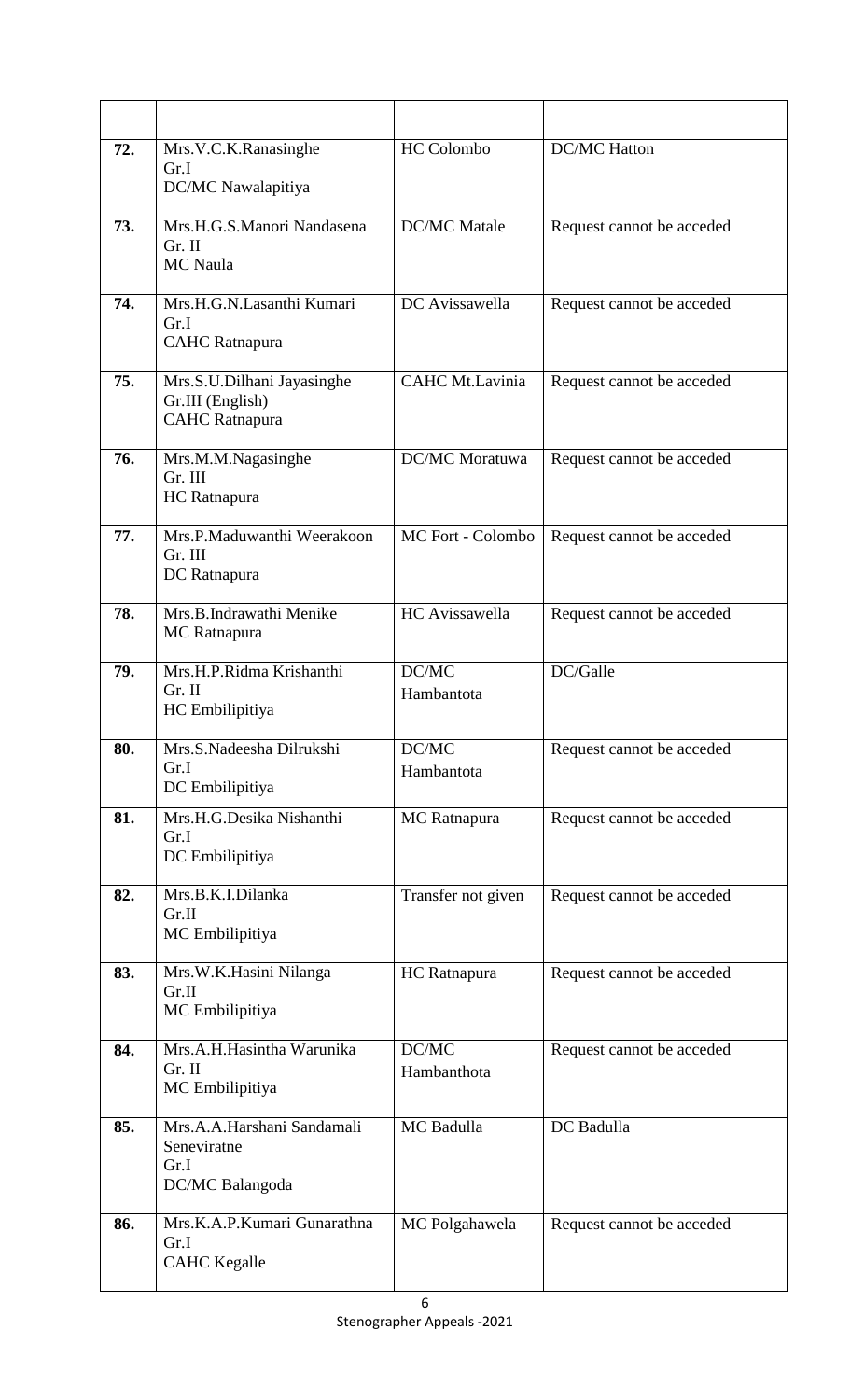| 87.  | Mrs.W.A.G.Shyamali<br>Gr.II<br>DC Kegalle                               | HC Kurunegala          | Request cannot be acceded                               |
|------|-------------------------------------------------------------------------|------------------------|---------------------------------------------------------|
| 88.  | Mrs. M.G.I. Sudarshani<br>Gr.II<br>DC Kegalle                           | MC Kurunegala          | Request cannot be acceded                               |
| 89.  | Mrs.R.A.H.Surangani<br>Rajapakshe<br>Gr. II<br>DC Kegalle               | DC/MC<br>Ruwanwella    | Request cannot be acceded                               |
| 90.  | Mrs.H.P.Rohini Pushpalatha<br>Gr. I<br><b>CAHC Kurunegala</b>           | DC Kegalle             | Request cannot be acceded                               |
| 91.  | Mrs.K.M.K.Niroshani Kumari<br>Gr.II (English)<br><b>CAHC</b> Kurunegala | <b>CAHC</b> Kegalle    | Transfer is deferred for 06<br>months w.e.f.01.04.2021. |
| 92.  | Mrs.H.M.Kusumawathi Menike<br>Gr.I<br>HC Kurunegala                     | MC Pilessa             | Request cannot be acceded                               |
| 93.  | Mrs.N.M.S.W.Kumari<br>Gr. III<br>DC Kurunegala                          | <b>HC</b> Colombo      | Request cannot be acceded                               |
| 94.  | Ms.C.S.Rathnayake<br>Gr.III<br>MC Kurunegala                            | HC Colombo             | Request cannot be acceded                               |
| 95.  | Mrs.I.D.Wimalasooriya<br>Gr.I<br>MC Kurunegala                          | MC Polgahawela         | Request cannot be acceded                               |
| 96.  | Mrs.J.A.T.Devika<br>Gr.I<br>MC Kurunegala                               | MC Mahara              | Request cannot be acceded                               |
| 97.  | Mrs. S.M.S.M. Senaviratne<br>Gr. II<br>MC Kurunegala                    | DC Kuliyapitiya        | Request cannot be acceded                               |
| 98.  | Mrs.L.G.Chamini<br>Lihinikadugama<br>Gr. I<br><b>MC</b> Pilessa         | MC Rambadagalla        | Request cannot be acceded                               |
| 99.  | Mrs.S.P.Ishara Subashini<br>Gr.II<br>DC/MC Maho                         | MC Embilipitiya        | DC/MC/Hambantota                                        |
| 100. | Mrs.P.G.H.Shalini Madushani<br>Gr. II<br>DC/MC Maho                     | DC Embilipitiya        | Request cannot be acceded                               |
| 101. | Mrs.S.Sanjeewika<br>Liyanaarachchi<br>Gr. I<br>MC Galgamuwa             | DC/MC<br>Tissamaharama | Request cannot be acceded                               |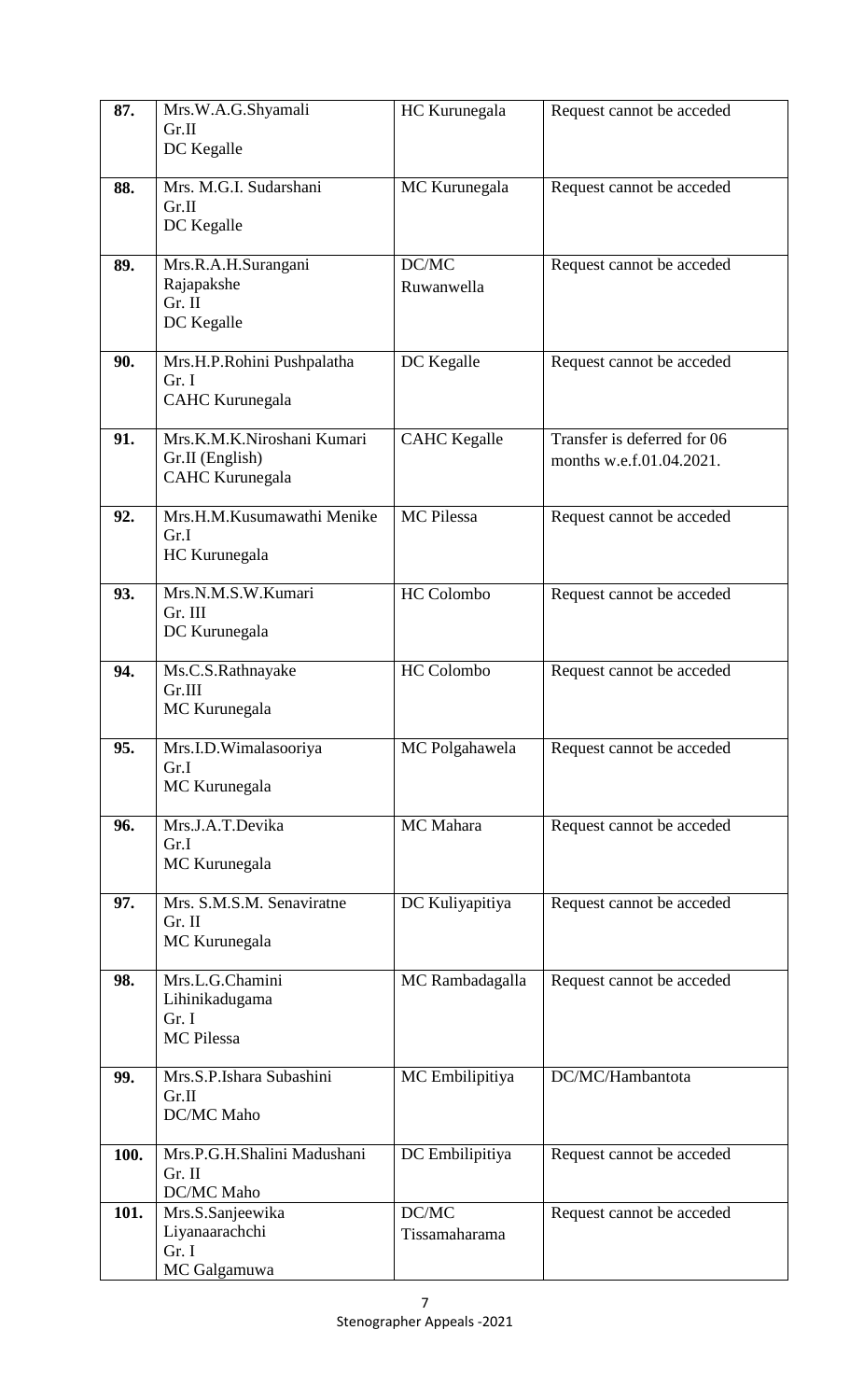| 102. | Mrs.M.Pamuditha Salwathura           | <b>HC</b> Colombo     | Request cannot be acceded |
|------|--------------------------------------|-----------------------|---------------------------|
|      | Gr.III<br>DC/MC Wariyapola           |                       |                           |
|      |                                      |                       |                           |
| 103. | Miss.T.D.Shyamali                    | DC Kegalle            | Request cannot be acceded |
|      | Wimalaweera<br>Gr.III                |                       |                           |
|      | MC Hettipola                         |                       |                           |
|      |                                      |                       |                           |
| 104. | Mrs.K.D.Gayani Perera<br>Gr. II      | MC Embilipitiya       | Request cannot be acceded |
|      | DC/MC Nikaweratiya                   |                       |                           |
| 105. | Mrs.D.P.Thilini Nisansala            | DC/MC Udugama         | Request cannot be acceded |
|      | Gr. II                               |                       |                           |
|      | DC/MC Nikaweratiya                   |                       |                           |
| 106. | Mrs.A.M.T.V.Sudumenike               | MC Kurunegala         | Request cannot be acceded |
|      | Gr. I                                |                       |                           |
|      | MC Polgahawela                       |                       |                           |
| 107. | Mrs.D.N.M.A.Aruni Shalika            | DC Colombo            | Request cannot be acceded |
|      | Gr. III                              |                       |                           |
|      | DC/MC Chilaw                         |                       |                           |
| 108. | Mrs.D.T.M.Karunarathne               | MC Kaduwela           | <b>HC</b> Colombo         |
|      | Gr.II                                |                       |                           |
|      | <b>HC</b> Puttalam                   |                       |                           |
| 109. | Mrs.B.A.Shalika Dilhari              | DC Colombo            | Request cannot be acceded |
|      | Gr. III<br><b>DC/MC</b> Puttalam     |                       |                           |
|      |                                      |                       |                           |
| 110. | Mrs.V.G.Chinthani                    | MC Mt.Lavinia         | DC Mt.Lavinia             |
|      | Gr. II<br><b>DC/MC</b> Puttalam      |                       |                           |
|      |                                      |                       |                           |
| 111. | Mrs.K.P.T.Anurudhdhika               | <b>CMC Colombo</b>    | Request cannot be acceded |
|      | Gr. III<br>DC/MC Marawila            |                       |                           |
|      |                                      |                       |                           |
| 112. | Ms.A.Niroshani Samarasekara<br>Gr. I | DC/MC Kekirawa        | Request cannot be acceded |
|      | HC Anuradhapura                      |                       |                           |
| 113. | Mrs.Y.M.H.Kumarihami                 | DC/MC                 | Request cannot be acceded |
|      | Gr.I                                 | Kebithigollewa        |                           |
|      | HC Anuradhapura                      |                       |                           |
| 114. | Ms.H.G.Mekala Sandaruwani            | MC Fort Colombo       | Request cannot be acceded |
|      | Gr. II<br>DC Anuradhapura            |                       |                           |
|      |                                      |                       |                           |
| 115. | Mrs. Anujani Ramasinghe              | DC Colombo            | Request cannot be acceded |
|      | Gr. III<br>MC Anuradhapura           |                       |                           |
|      |                                      |                       |                           |
| 116. | Mrs.Harshani Samarasinghe            | <b>DC/MC Kekirawa</b> | Request cannot be acceded |
|      | Ekanayake<br>Gr.I                    |                       |                           |
|      | MC Anuradhapura                      |                       |                           |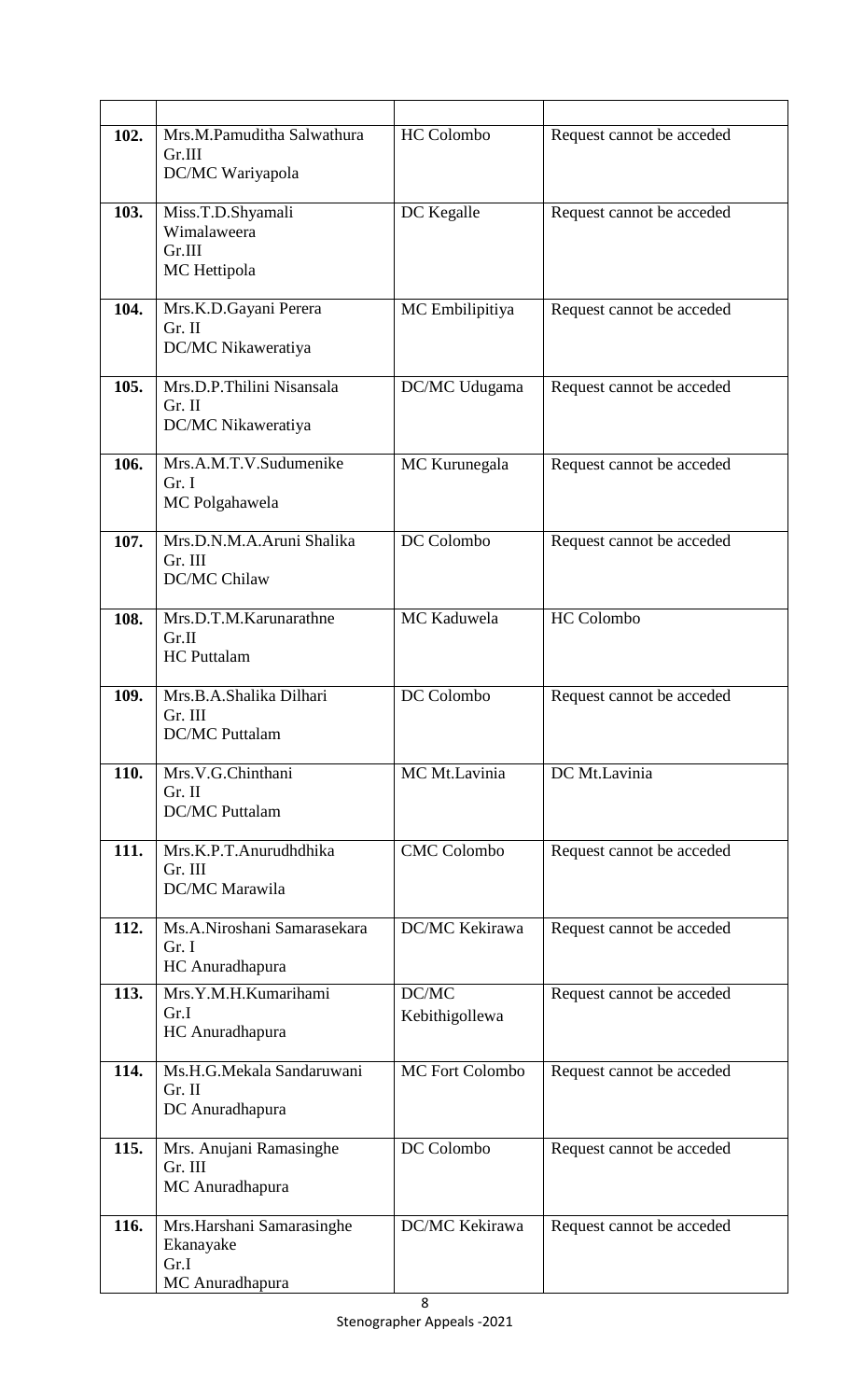| 117. | Ms. W.M.C.K. Weerasekara<br>Gr. I<br>HC Polonnaruwa          | $\overline{DC}/MC$<br>Mahiyangana | Request cannot be acceded                                                             |
|------|--------------------------------------------------------------|-----------------------------------|---------------------------------------------------------------------------------------|
| 118. | Mrs.W.A.S.Wickramarachchi<br>Gr. I<br>DC/MC Polonnaruwa      | DC/MC Dambulla                    | Request cannot be acceded                                                             |
| 119. | Ms.M.M.S.U.Moremada<br>Gr. II<br>DC/MC Polonnaruwa           | DC/MC<br>Dehiattakandiya          | Request cannot be acceded                                                             |
| 120. | Mrs.H.T.Rasangi Deepika<br>Gr. II<br>DC/MC Hingurakgoda      | MC Maligakanda                    | Request cannot be acceded                                                             |
| 121. | Mrs.K.W.Inoka<br>Gr.III<br><b>HC</b> Badulla                 | <b>CMC</b> Colombo                | Request cannot be acceded                                                             |
| 122. | Mrs.K.Y.Tharangi Madubashini<br>Gr.II<br>HC Badulla          | DC/MC<br>Mahiyangana              | Request cannot be acceded                                                             |
| 123. | Mrs.N.D.Wijethunga<br>Gr. III<br>DC Badulla                  | HC Colombo                        | Request cannot be acceded                                                             |
| 124. | Mrs.W.M.Samanmali<br>Priyadarshani<br>Gr. I<br>DC Badulla    | DC Nuwara Eliya                   | Request cannot be acceded                                                             |
| 125. | Mrs.H.M.S.Pushpani<br>Gr.I<br>DC Badulla                     | MC Bibile                         | Transfer is deferred for 06<br>months w.e.f.01.04.2021.                               |
| 126. | Mrs.A.D.Siriyalatha<br>Gr. I<br>DC Badulla                   | HC Nuwara Eliya                   | Request cannot be acceded                                                             |
| 127. | Ms.W.H.Thilaka Wickrama<br>Gr. I<br>MC Badulla               | HC Nuwara Eliya                   | Request cannot be acceded                                                             |
| 128. | Mrs.R.W.D.P.Rajapaksha<br>Gr.I<br>MC/Bandarawela             | Transfer not given                | Request cannot be acceded                                                             |
| 129. | Mrs.D.J.M.S.Preethi Kumari<br>Gr.II<br>DC/MC Mahiyangana     | <b>MC</b> Naula                   | DC/Badulla                                                                            |
| 130. | Mrs.B.G.K.Sanjeewani<br>Nawarathne<br>Gr.I<br>DC/MC Welimada | MC Badulla                        | Request cannot be acceded                                                             |
| 131. | Mr.D.W.K.Sanjeewa<br>Gr.II<br>DC/MC Wellawaya                | MC Bibile                         | Request cannot be acceded<br>(Transfer is deferred for 06<br>months w.e.f.01.04.2021. |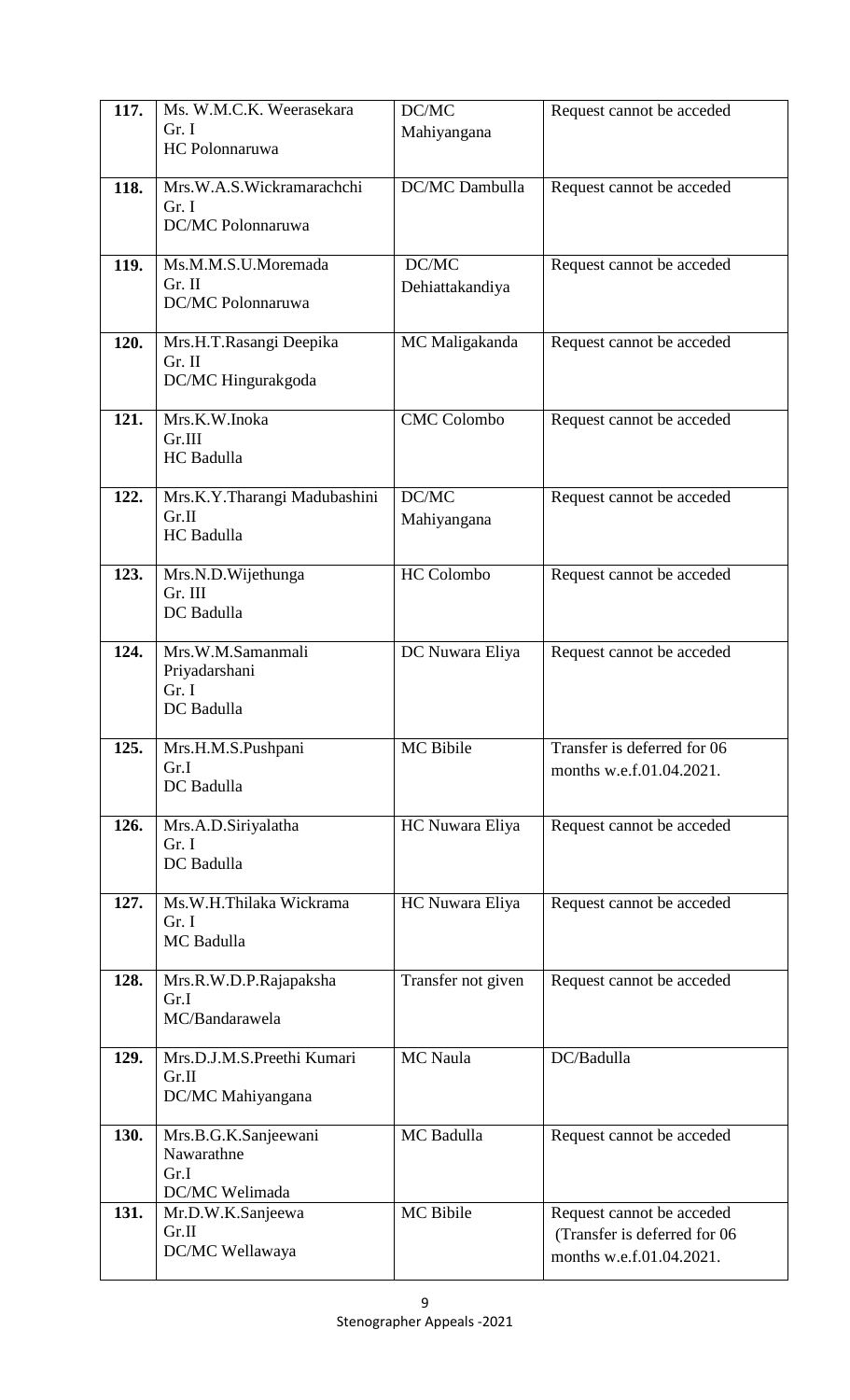| 132. | Mrs.J.A.R.Shyamali Jayasinghe<br>Gr.II<br>MC Siyambalanduwa  | DC Colombo                  | Request cannot be acceded |
|------|--------------------------------------------------------------|-----------------------------|---------------------------|
| 133. | Mrs.D.M.Danusha Damayanthi<br>Gr.I<br>MC Siyabalanduwa       | MC Bibile                   | Request cannot be acceded |
| 134. | Mrs.R.G.D.W.K.H.Rajapaksha<br>$Gr.$ II<br>DC/MC Ampara       | <b>MC</b><br>Siyambalanduwa | Request cannot be acceded |
| 135. | Mrs.D.H.W.Lalanka Sachini<br>Gr. II<br>DC/MC Ampara          | <b>DC/MC Hatton</b>         | Request cannot be acceded |
| 136. | Mrs.H.S.P.Yasalath<br>Gr. I<br>DC/MC Ampara                  | MC Siyabalanduwa            | Transfer is cancelled     |
| 137. | Mrs.U.A.A.N.D.Silva<br>Gr. I<br>DC/MC Ampara                 | <b>MC</b><br>Siyambalanduwa | Request cannot be acceded |
| 138. | Mrs.G.Manawaduge Sagarika<br>Gr. II<br>DC/MC Dehiattakandiya | DC/MC Moratuwa              | HC Embilipitiya           |
| 139. | Mr.E.A.N.S.Edirisinghe<br>$Gr.$ II<br>DC/MC Dehiattakandiya  | Transfer not given          | Request cannot be acceded |
| 140. | Mrs.K.Anusha<br>Gr. III<br>DC Kalmunai                       | Transfer not given          | Request cannot be acceded |
| 141. | Ms.P.Niranjana<br>Gr.III<br>MC Kalmunai                      | Transfer not given          | Request cannot be acceded |
| 142. | Ms.U.Sugirtha<br>Gr.III<br>MC Kalmunai                       | Transfer not given          | Request cannot be acceded |
| 143. | Mrs.T.Srikaran<br>Gr. III<br><b>DC/MC Potuvil</b>            | Transfer not given          | Request cannot be acceded |
| 144. | Mrs.M.J.F.Askara<br>Gr. III<br><b>DC/MC Potuvil</b>          | Transfer not given          | Request cannot be acceded |
| 145. | Mrs. A.R. Wahab<br>Gr. I<br>DC Akkareipattu                  | Transfer not given          | Request cannot be acceded |
| 146. | Mrs.L.Sudarshala<br>Gr. II<br><b>HC</b> Batticaloa           | HC Kalmunai                 | Request cannot be acceded |